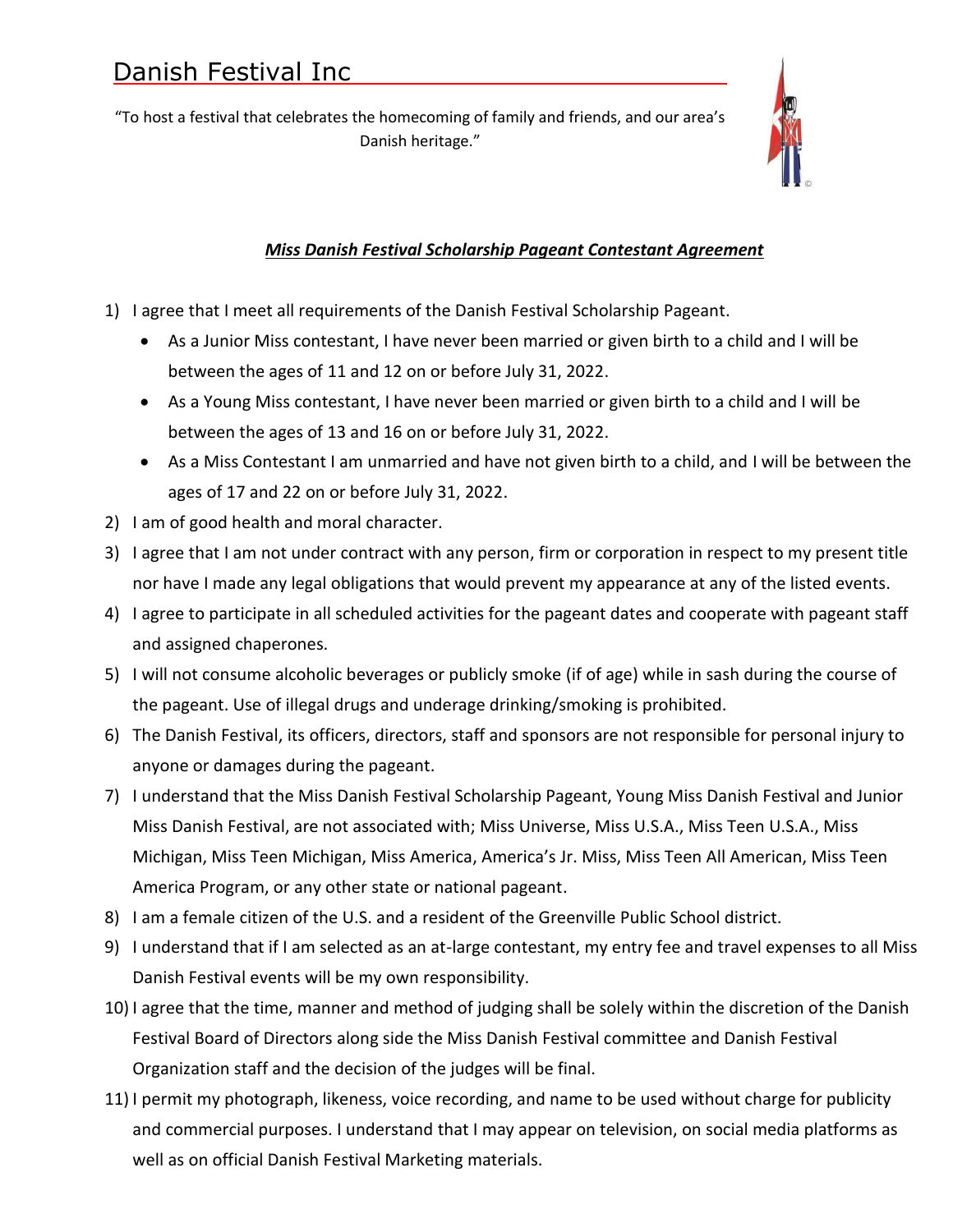"To host a festival that celebrates the homecoming of family and friends, and our area's Danish heritage."



- 12) I understand that if I am selected the as the Miss Danish Festival Queen, Junior Miss Danish Festival or Young Miss Danish Festival, that I may be called on to do appearances on behalf of the Danish Festival, that are now in effect or that become in effect during my reign for no compensation. I further understand that I will be called on to do appearances to promote the pageant and compensation for meals, travel and/or accommodations is not guaranteed.
- 13) I agree that if I become the winner of the Miss Danish Festival Queen pageant, Junior Miss Danish Festival or Young Miss Danish Festival, that during my term my professional affairs and the said winner will be under the sole management of the Danish Festival.
- 14) I agree that if I become the winner of the Miss Danish Festival Queens pageant, I will become a member of the Queens committee for the following year.
- 15) I acknowledge ownership by the Danish Festival the validity or the name Miss Danish Festival, Junior Miss Danish Festival, Young Miss Danish Festival and that I will not jeopardize such property rights in any manner. 16,I understand that as a Miss Danish Festival scholarship pageant titleholder, including area, city, state, county and International; misrepresentation of my title, in any way, shape or form is considered fraud and is grounds for immediate disqualification and termination of contract without compensation. In this event, all prizes, including crown and banner when applicable, will be returned in the condition it was received at the expense of the titleholder.
- 16) Failure of the winner to comply with the terms, restrictions, provisions, or obligations thereof, shall at the sole opinion of the Danish Festival, result in the disqualification, loss of title and the contestant's resignation. In such case the pageant will be awarded the crown, banner and all prizes, in the same condition in which it was received.
- 17) I understand the winning contestant whose title is relinquished or disqualified will be responsible for any court costs and attorney fees that the Danish Festival may accrue for legal action for the return of said prizes and the property of the local pageant. I understand that if I am selected as the state titleholder or international titleholder, I will not be required to sign a one-year or length of reign contract /agreement with the pageant and its directors as the titleholder, but if I am unable to represent my title, all prizes such as scholarship, sash and crown must be given back to the Danish Festival. This contract/agreement is not negotiable and may not be amended except by the Danish Festival, Executive Director along side the Miss Danish Festival Director.
- 18) I understand that if I am selected as the Miss Danish Festival Queen, Junior Miss or Young Miss winner, I will be under management contract/agreement with the Danish Festival organization for one year or until the next pageant. Also will apply to all runner-ups. The winning court members shall consists of: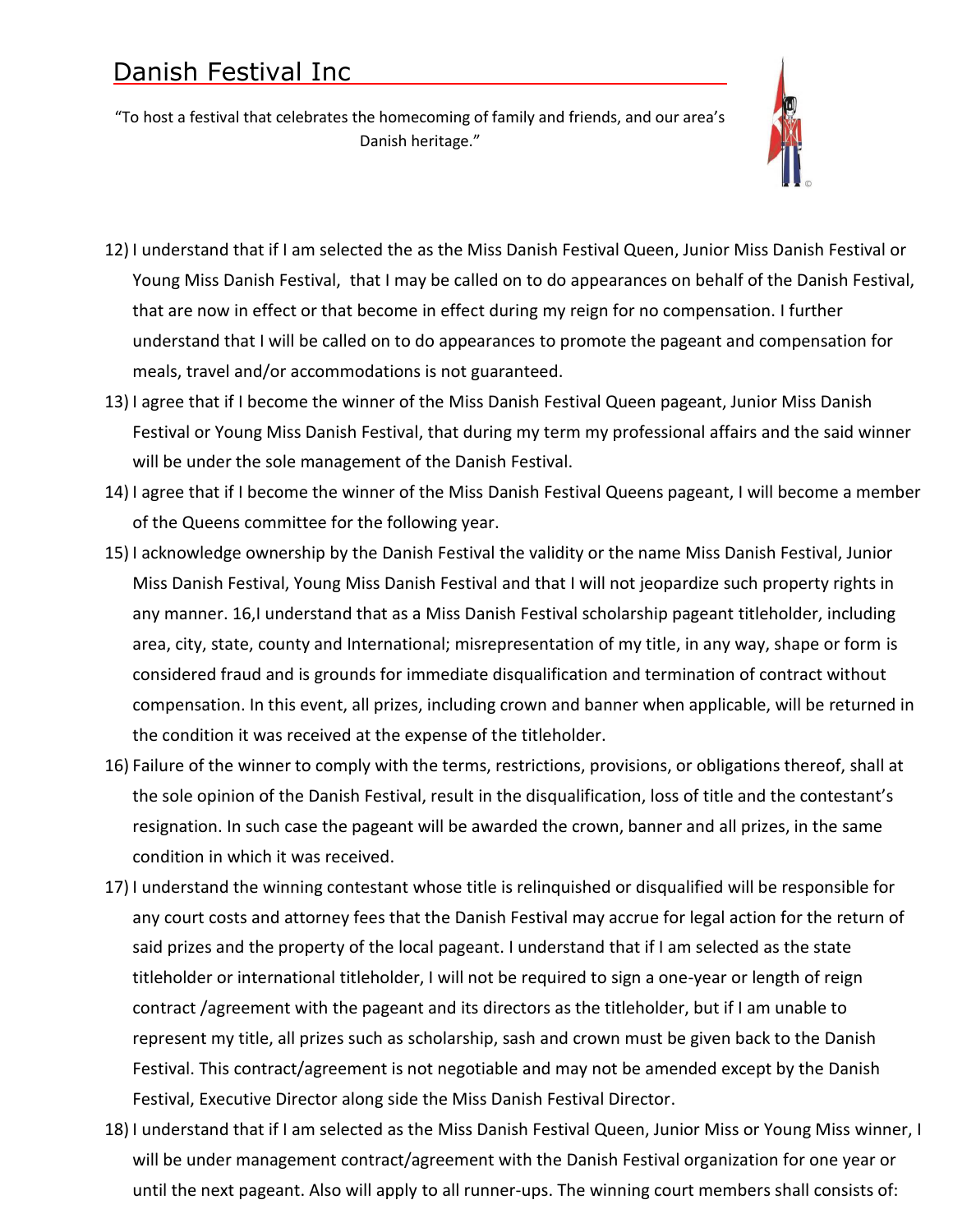"To host a festival that celebrates the homecoming of family and friends, and our area's Danish heritage."



Miss Danish Festival, Miss Danish Festival 1<sup>st</sup> Runner-up, Miss Danish Festival 2<sup>nd</sup> Runner-up, Junior Miss, and Young Miss. If any court member is not able to complete her year, the scholarship monies will not be paid out.

- 19) Each court member is required to do 40 hours of community service in Greenville/Montcalm County.
- 20) It is required and expected that each court member attend ALL of the listed appearances unless other arrangements have been made ahead of time (ahead of time constitutes as at least 48 hours prior to scheduled appearance).
- 21) If a court member is absent for 3 or more scheduled appearances, title and scholarship will be forfeited.
- 22) I understand that I may withdraw from the competition at any time. I understand that I will not for any reason or under no circumstances be entitled to any refund, whether whole or in part of my sponsor or registration fee. I also understand that there will be a \$30.00 charge for any returned checks.

### **2022-2023 Miss Danish Festival Queen and Court Schedule of Appearances:**

### **August 2022**

### **Saturday, August 13**

6:00 pm - Queens Pageant @ 313 S. Lafayette St. Greenville

### **Danish Festival weekend**

### **Wednesday August 17th**

5:30 pm Opening Ceremony @ City Hall

7:00 pm Grand Marshal Celebration @ Winter Inn

# **Thursday August 18 th**

TBD Official photos Tower Riverside Park

7:00-7:15 Danish Band performance @ Towerside Park

#### **Friday, August 19th**

1:00-5:00 Meet and Greet at HCA Park @ Grove Street (dresses, sash, crown)

6:00 Fairy Tale Parade @ Cass/Barry Street (shorts, DF t-shirt, sash, crown)

7:45 pm Fireman Parade @ High School (dresses, sash, crown)

#### **Saturday, August 20th**

7:30-8:30am Danish Dash @ Marvel Dr in front of Hops Farm (shorts, DF shirt, sash, crown) 10:30-1:00pm Grand Dansk Parade (dresses, sash, crown) @ Greenville High School 1:00-6:00 Downtown and/or Veterans Park (dresses, sash crown)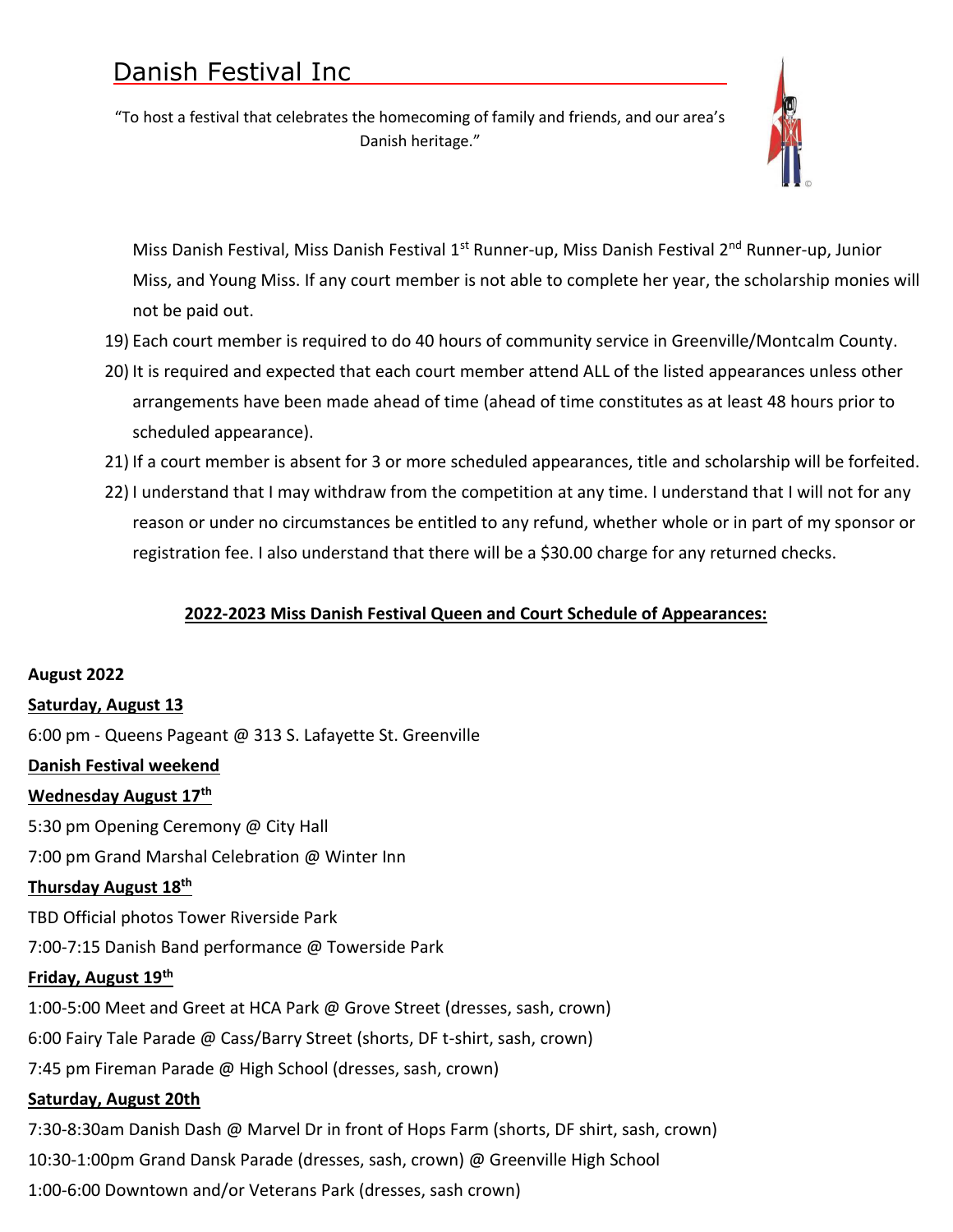"To host a festival that celebrates the homecoming of family and friends, and our area's Danish heritage."



# **September 2022**

Monday, September 5<sup>th</sup>, Belding Labor Day Parade

TBD Howard City Fall Harvest Parade

# **December 2022**

Friday, December 2<sup>nd</sup>, Greenville Christmas on the Green Celebration

Saturday, December 3<sup>rd</sup>, Belding Christmas Parade

TBD Lowell Christmas Parade

# **January 2023**

Miss Danish Festival to host fundraiser to benefit platform

# **February 2023**

Log 10 hours of community service

# **March 2023**

Log 10 hours of community service

TBD Daily News spring fling @ GHS

# **April 2023**

TBD Miss Danish to speak during assembly @ GHS

TBD Jr/Young Miss to speak during assembly @ GMS

# **May 2023**

TBD Tulip Time Parade Holland, MI

TBD Sheridan Memorial Day Parade Sheridan, MI

TBD Attend Princess for a Day event

# **June 2023**

Log 10 hours community service

Attend/Volunteer Greenville Tri

Attend/Volunteer Greenville Gus Macker

10:00am-2:00pmAttend/Volunteer Kids day @ 4H Fair

# **July 2023**

Log 10 hours community service July 4th Sand Lake Parade

7:00am-11:00am Friday, July 21<sup>st</sup> Open Air Breakfast

TBD Attend new contestant meeting